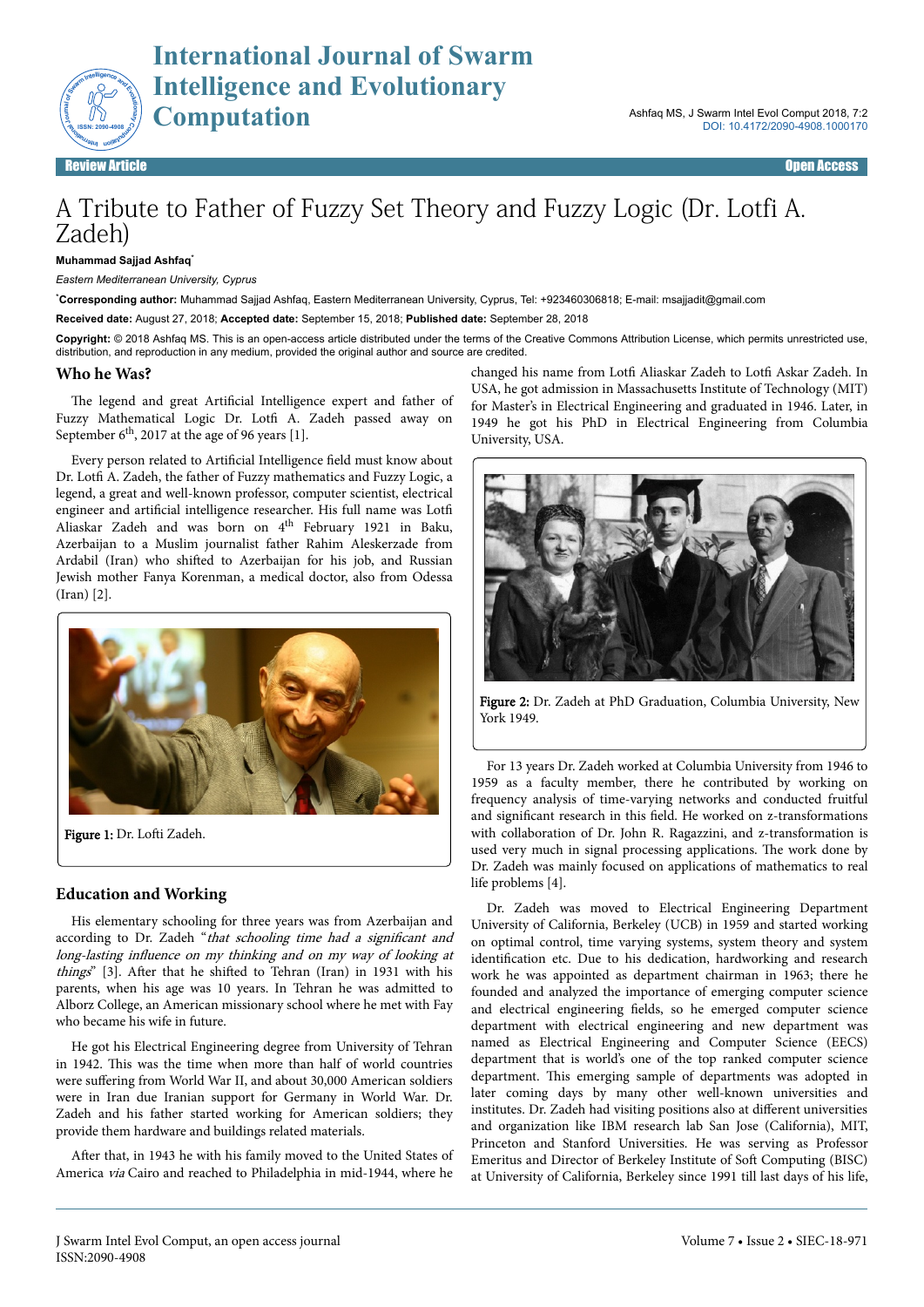#### Page 2 of 5

and had won many prizes and awards for his teaching and research work [5].

## **Fuzzy Mathematics**

When Dr. Zadeh was working on his book "Linear System Theory -The State Space Approach" in 1963, he thought and realized that there should be such a set which have curved boundaries and can be used for approximations same as real measurements. He found solution of this problem in 1964 which is named as "fuzzy sets" and was published in 1965 [6]. Нe objects belong to normal sets and the objects don't belong to normal sets are separated by sharp boundaries of those sets, whereas in fuzzy sets there is a membership function which is used to keep the given object to a real number within interval (0-1). Нis case can be understood by this example, let suppose there is a fuzzy set A and object x belongs to this fuzzy set with membership value, let suppose 0.5, and this is obtained from fuzzy set's membership function [7].

After that, Dr. Zadeh became more concentrate on this newly proposed fuzzy set theory and extended it to fuzzy relations, fuzzy propositions and fuzzy logic, and this combination is known as fuzzy mathematics. In 1973, Dr. Zadeh proposed linguistic variables which are used for If...Then rule in fuzzy and approximate reasoning [8]. For example, the age of a person can determine linguistic variable more prominently as the person can be young, middle-aged or old, but the range for these specifications can be different for different group of people, so here the linguistic variable will give a hyperbolic curve to specify a range. Нe linguistic variables are also known as granular variables where the given values are information granules. For computing with words, linguistic variable was a great and significant contribution, which played a vital role in intelligent soft computing.

The membership functions, fuzzy set theory and fuzzy logic is much more natural, feasible to use and understandable as compared to probability and density functions, this theory was given by Dr. Lotfi A. Zadeh. He thought that simulation and duplication of human being capacity in reasoning and decision making is totally based on perceptions and nature of this behaviour is totally fuzzy and generalized logical system, such as fuzzy logic, is basic need of this behaviour. Thinking, reasoning, decision making, talking and conversation etc are abilities associated with human being, and fuzzy logic provides such a platform to perform all these real-world tasks by machines, like computers etc [8].

## **Fuzzy logic for knowledge representation and natural language processing**

The fuzzy logic contains different facets such as fuzzy set theoretic facet, fuzzy logic facet, fuzzy relational facet and fuzzy epistemic facet etc; this was mentioned and proposed by Dr. Zadeh. Нe multi-valued logic is deal by logical facet, classes with unsharp boundaries are provided by fuzzy set theoretic facet, epistemic facet of fuzzy logic deals with natural language processing and knowledge representation, while relational facet explains linguistic variable and their dependencies like if…then and if…then…else etc.

Famous mathematician of that time Dr. Garrett Birkhoff first criticized and disbelief this theory of Dr. Zadeh but later he appreciated it, and the main reason of disbelief on this proposal was because it was challenging other basic mathematical frameworks which are backbones of artificial intelligence, like probability. Нis criticism was accepted by Dr. Zadeh with open heart and fearlessly proved that his proposed theory is much more beneficial and able to deal with real world problems and approximate reasoning. And this proposal was liked by many young researchers and they started research on it, and as a result this theory got more growth.



Figure 3: Dr. Lotfi Zadeh in his office.

## **Fuzzy logic real life applications**

The fuzzy logic and fuzzy mathematics had got a strong establishment and a well-known position due to its very powerful theoretical bases and unlimited successful applications and in research till end of 1970s and start of 1980s. Нe first meaningful application of fuzzy logic was in Sendai city of Japan on underground high-speed train to maximize the comforts and economy [9]. Other uses of fuzzy logic in early stages were as helicopter's flight aid, halting accuracy, hand writing identification in Sony pocket computers, automobiles fuel consumption improvements, washing machine's single button controlling system, to make driving comfortable and easy on subways, vacuum cleaners' automatic control according to surface and soil and was mainly used at Institute of Seismology Bureau of Meteorology, Japan to earthquake predictions [10].

Fuzzy logic and fuzzy mathematics have been used for many scientific, engineering and industrial purposes like NASA, consumer applications, infinite navigation of vehicles, medical diagnosis, intelligent systems, intelligent data and information processing, data analysis, decision making, robotics and advancements of piloting systems etc.

#### **Further working on fuzzy logic**

The very first journal on fuzzy theory for advancement of theory and applications was "fuzzy sets and systems" launched in 1978, many other well-known and dedicated journals, societies and conferences followed this journal. After that, fuzzy logic was spread to many other branches like fuzzy probability, fuzzy stability, fuzzy topology, fuzzy linear programming, fuzzy control, fuzzy group theory and fuzzy arithmetic etc, and many hybridized techniques such as fuzzy chaos, fuzzy genetics, neuro-fuzzy and fuzzy-SVM etc were also introduced [6].

In early 1990s a new branch of computing was introduced by Dr. Zadeh to extend fuzzy logic to other notable techniques like Neural Networks, Multiagent System and Genetic Algorithms etc, and was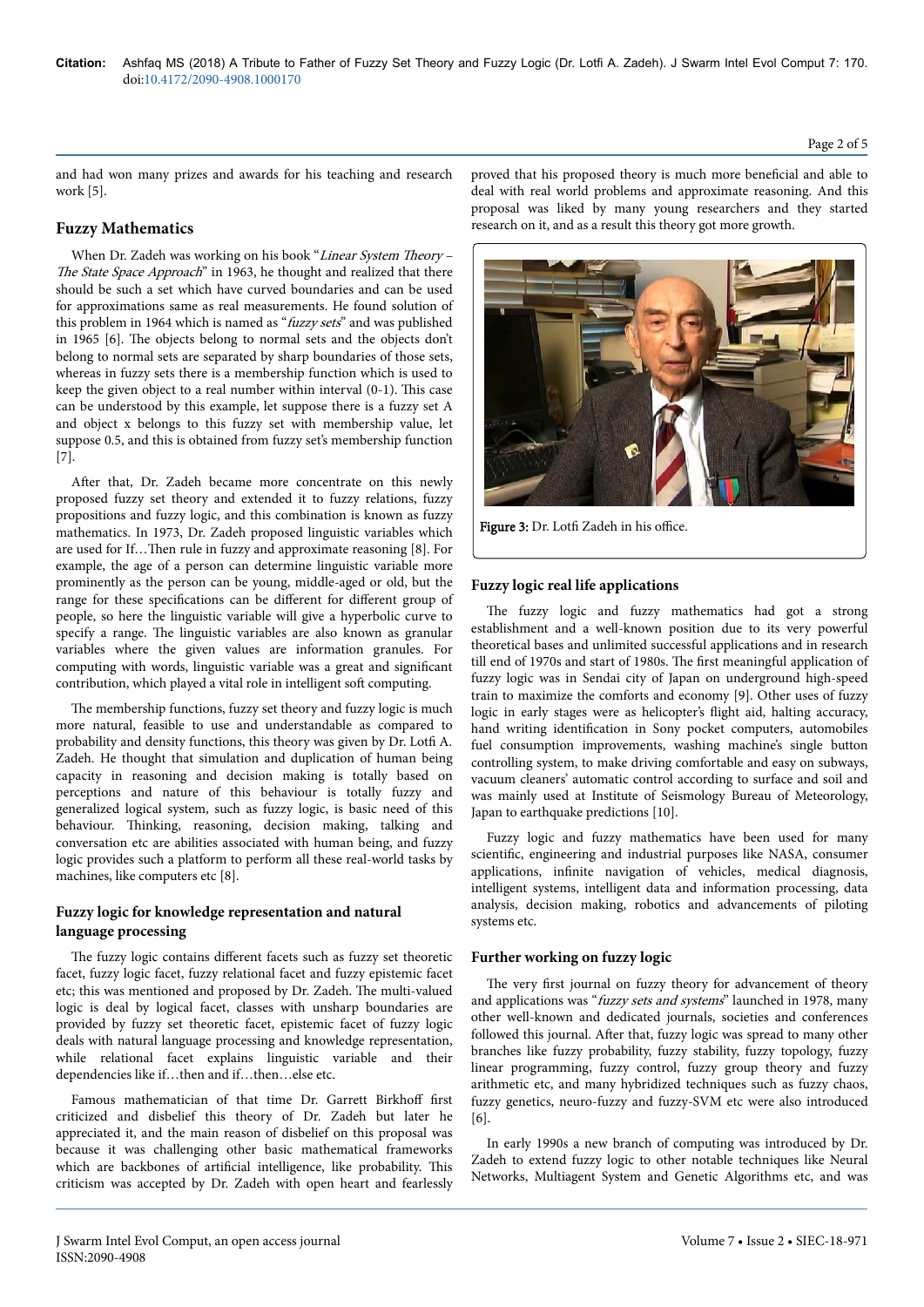known as Soft Computing. Berkeley University launched Berkeley Initiative on Soft Computing (BISC) in 1991 which was under Dr. Zadeh. He portrayed the main and basic ideas of soft computing in his paper "Soft Computing and Fuzzy Logic" published in 1994, due to this theory many other commercial, scientific and consumer products related applications were introduced and came in market. Нe hybridized fuzzy techniques proved much better and result oriented in real life as those have more blunder patience and fault tolerance, so there is a lot of working done and doing on these fields for further applications to make human life easier and to benefit public and societies.

## **Fuzzy sets as a basis for a theory of possibility**

Dr. Zadeh was the first person who introduced possibility theory in 1978. A mathematical theory that is substitute of probability theory and is used for managing certain types of uncertainty us Possibility Theory. The possibility theory is an enhancement of fuzzy mathematics. Further contributions in this theory were made by Dubois et al. [11].

Probability and possibility theories have legal, formal and academic correspondence with each other and addition operator has the maximum correspondence. According to Dempster-Shafer theory a modern development of the theory of evidence says that possibility measure can be a consonant plausibility measure and possibility theory operators can be hyper-cautious version of transferable belief model operators. By using tools of imprecise probabilities this matter allows to study possibility theory [12]. According to Dr. Zadeh "much of the information on which human decisions are based is possibilistic rather than probabilistic in nature, and the intrinsic fuzziness of natural languages-which is a logical consequence of the necessity to express information in a summarized form-is, in the main, possibilistic in origin" [12].

## **Publications and Citations**

A Google Scholar search for query "fuzzy set" shows about 2,190,000 documents and for query "fuzzy logic" there are 1,470,000 documents. Dr. Zadeh's work total citations are about more than 186,587 till December 2017 and his work named as "fuzzy sets" have about



more than 950,000 citations, his H-index is 106 and i10-index is 317 till December 2017. Dr. Zadeh published more than 200 papers as single author, and the most important and notable thing is that he was even active in his fundamental works and innovations at the age of 96 years.

The Google Scholars shows about 2,880,000 results when do search with keyword "Fuzzy", and about 1,560,000 results with keyword "Fuzzy Logic", and 1,630,000 results for "Fuzzy Sets" keyword and about 2,050,000 results for keyword "Fuzzy System". (This statistic counted on 24th December 2017). In following table, the bibliometrics about publication history of Dr. Zadeh is shown: [13].

| <b>Publication Years</b>      | 1971-2017 |
|-------------------------------|-----------|
| <b>Publication count</b>      | 125       |
| <b>Citation Count</b>         | 2,896     |
| Available for download        | 7         |
| Downloads (6 Weeks)           | 20        |
| Downloads (12 Months)         | 232       |
| Downloads (cumulative)        | 9.414     |
| Average downloads per article | 1,344.86  |
| Average citations per article | 23.17     |

Table 1: Bibliometrics about publication history of Dr. Zadeh.

#### **Views about Dr. Zadeh and Fuzzy Mathematics**

Dr. Zadeh's proposal could be severely, wildly and even brutally condemned from a technical point of view, but this would be out of place here. Нe question here arises that is Dr. Zadeh presenting important ideas or is he entertaining in desirous thought? No doubt keen interest for fuzziness of Dr. Zadeh has been built-up by the dominant climate in the USA, is an exceptional indulgence. Fuzzification is a kind of scientific indulgence and it contributes in socially attractive expressions unattended by the practice of hard scientific work and tolerant consideration [14].

Fuzzy logic is a superset of Boolean logic which has been lengthened to deal with the idea of partial truth which may have true or false value and it is basic component of AI. Lotfi Zadeh has great and uncountable contributions as a creator of new field of mathematics "fuzzy set theory and fuzzy logic". System theory, AI, expert systems, information processing, natural language understanding, and theory of evidence are also some other great works of Dr. Zadeh. Fuzzy logic, soft computing and computing with words are his current research areas, which have association with fuzzy logic, evolutionary computing, probabilistic computing, neurocomputing and parts of machine learning [15].

There are two logical formalisms which give priority to target natural language and each of these focused on any of two specified and desired features of logic for handling natural languages and those formalisms are Conceptual Graphs (CGs) by Sowa and Fuzzy Logic by Dr. Zadeh [16].

## **Honours and Awards**

Dr. Lotfi A. Zadeh had many honours and awards and some of those are as fellow of different institutes, societies and associations like IEEE, IFSA, AAAS, ACM and AAAI etc, and was member of NAE (National Academy of Engineering), foreign member of institutes like IASS (The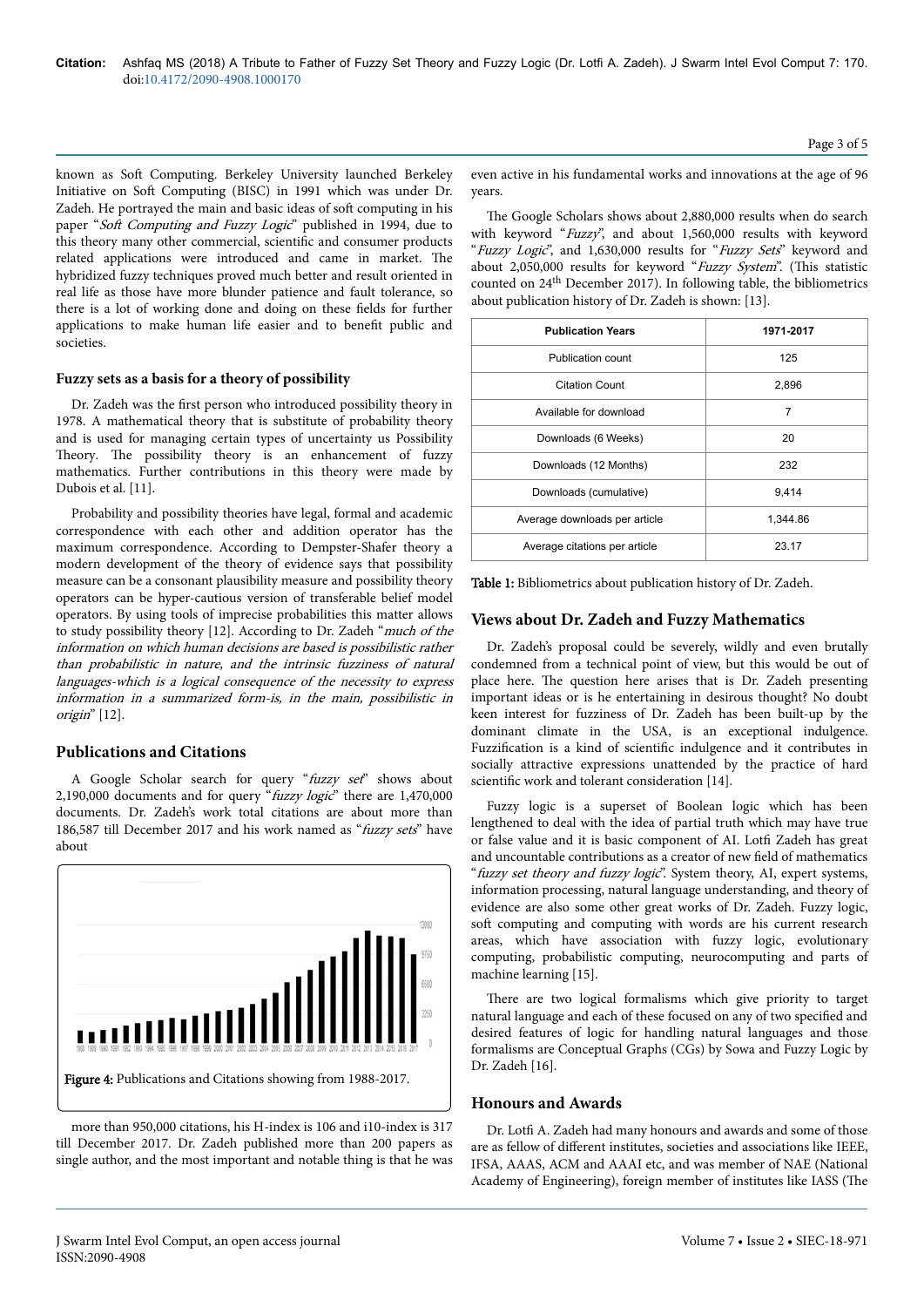Page 4 of 5

International Academy of Systems Studies), KAST (Korean Academy of Sciences and Technology), BAS (Bulgarian Academy of Sciences), FAS (Finnish Academy of Sciences) and PAS (Polish Academy of Sciences), Moscow National Academy of Sciences and Azerbaijan National Academy of Sciences etc [5].

Dr. Zadeh received many awards as well, and some of those are like 1973 IEEE Education medal, IEEE Richard W. Hamming medal in 1992, IEEE medal of honor in 1995, IEEE Centennial Medal, the IEEE Millennium medal, the Norbert Wiener award of the IEEE Systems, the AI Hall of Fame, the ACM 2001 Allen Newell award, the Kampe de Feriet medal, the B. Bolzano medal of the Czech Academy of Sciences, the Honda Prize, the Okawa Prize, the AIM information science award, the AACC Richard E. Bellman control heritage award, the SOFT scientific contribution memorial award of Japan Society for Fuzzy Theory, the Grigore Moisil Prize, the IEEE-SMC J.P Wohl career achievement award, Man and Cybernetics Society, International Association for Fuzzy-Set Management and Economy (SIGEF), the V. Kaufmann award, the medal of the Foundation by the Trust of the Foundation for the Advancement of Soft Computing, the High State award "friendship Order" from the President of Republic of Azerbaijan and many other awards and about 24 honorary doctorates from different universities of different countries [4-5]. He was founding member of Eurasian Academy [17].



Figure 5: Dr. Zadeh at the Benjamin Franklin Award Ceremony in Philadelphia, 2009.

# **Personal Life**

Dr. Zadeh described himself as "an American, mathematically oriented, electrical engineer of Iranian descent, born in Russia" [18]. On other occasion he said about himself "The question really is not whether I am American, Russian, Iranian, Azerbaijani, or anything else. I have been shaped by all these people and cultures and I feel quite comfortable among all of them". [19] He was married to his Alborz College fellow Fay Zadeh in 1946 and from her Stella Zadeh was his daughter and Norman Zada was son. His daughter Stella was died in 2006 and his wife Fay passed away earlier 2017, and he was survived by his son Norman till his death [4].

On September 6<sup>th</sup>, 2017, Dr. Lotfi A. Zadeh died at his home in Berkeley, California; his age was 96 years and was buried in the first Alley of Honor in Baku, Azerbaijan, his birth place where highly respected people like the President of Azerbaijan attended his funeral [20].



Figure 6: Dr. Lotfi A. Zadeh with his family.

# **Some Prominent Publications**

- J. R. Ragazzini and L. A. Zadeh, "The analysis of sampled-data systems," Trans. American Institute of Electrical Engineers, Part II (Applications and Industry), vol. 1, no. 3, pp. 225-234, Nov. 1952.
- L. A. Zadeh, "Fuzzy sets," Information and Control, vol. 8, no. 3, pp. 338-353, June 1965
- Zadeh, L. A. (1968). "Fuzzy algorithms". Information and Control. 12 (2): 94–102. doi:10.1016/S0019-9958(68)90211-8
- L. A. Zadeh, "The concept of a linguistic variable and its application to approximate reasoning - III," Information Sciences, vol. 9, no. 1, pp. 43-80, Dec. 1975.
- L. A. Zadeh, "The concept of a linguistic variable and its application to approximate reasoning - II," Information Sciences, vol. 8, no. 4, pp. 301-357, Oct. 1975.
- L. A. Zadeh, "The concept of a linguistic variable and its application to approximate reasoning - I," Information Sciences, vol. 8, no. 3, pp. 199-249, July 1975.
- L. A. Zadeh, "A fuzzy-algorithmic approach to the definition of complex or imprecise concepts," Intl. J. Man-Machine Studies, vol. 8, no. 3, pp. 249-291, May 1976.
- L. A. Zadeh, "A computational approach to fuzzy quantifiers in natural languages," Computers & Mathematics with Applications: Special Issue on Computational Linguistics, vol. 9, no. 1, pp. 149-184, Jan. 1983.
- L. A. Zadeh, "Fuzzy logic and the calculus of fuzzy if-then rules," in Proc. 22nd Intl. Symp. on Multiple-Valued Logic, Los Alamitos, CA: IEEE Computer Society Press, 1992, pp. 480-480.
- L. A. Zadeh, "Fuzzy logic = computing with words," IEEE Trans. Fuzzy Systems, vol. 4, no. 2, pp. 103-111, May 1996.
- Zadeh, LA (2001). A new direction in AI: Toward a computational theory of perceptions. AI Magazine, 22(1), 73.
- Zadeh, LA (2012). Computing with Words: Principal Concepts and Ideas, Vol. 277. Berlin: Springer.
- Zadeh, LA (2014). A note on similarity-based definitions of possibility and probability. Information Sciences, 267, 334–336.
- Zadeh, LA (2015). Fuzzy logic a personal perspective. Fuzzy Sets and Systems, 281, 4–20.